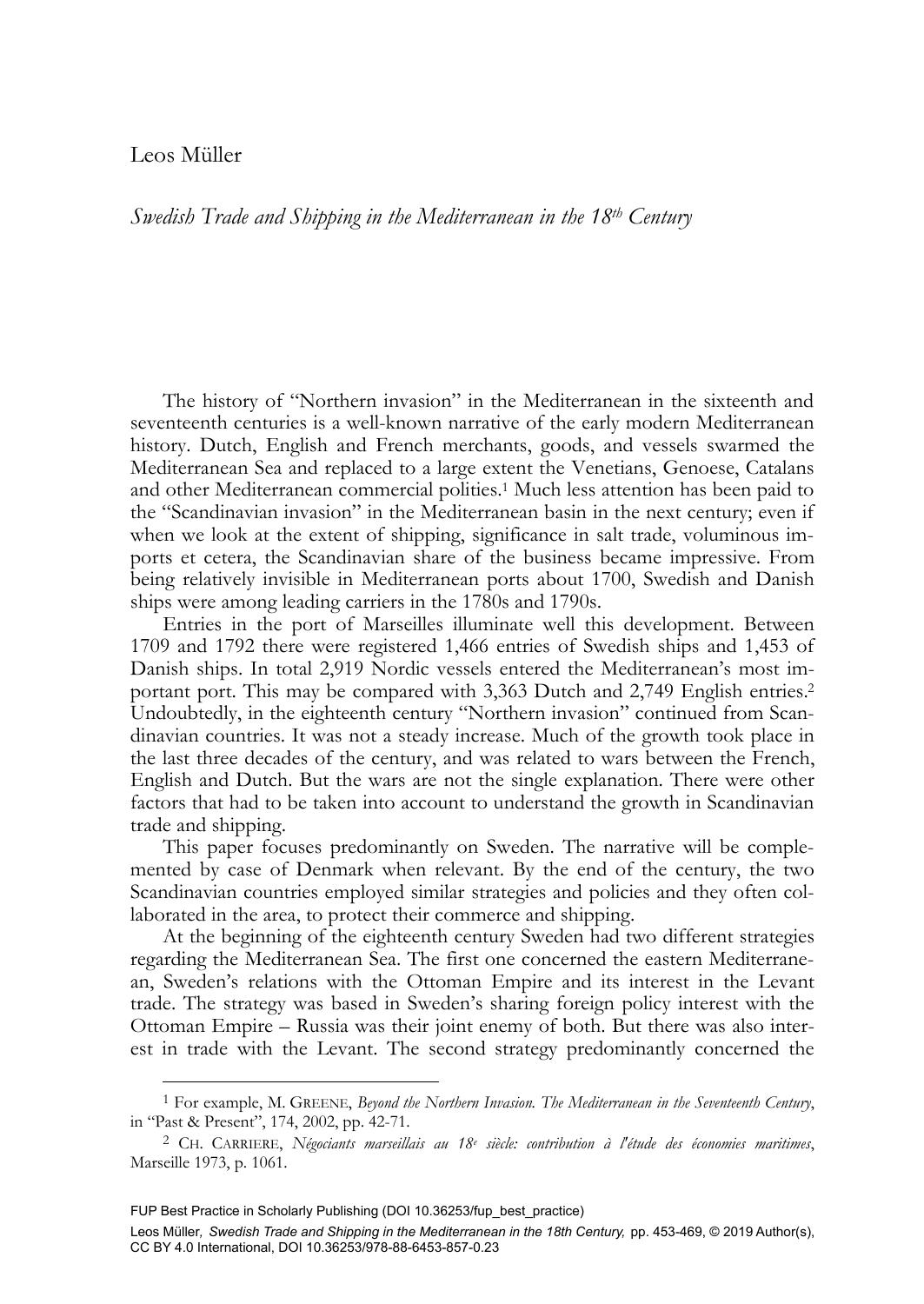western Mediterranean, Iberian Peninsula and northern Africa. Here sea salt and Sweden's exports were in the focus. Iberian and Mediterranean salt was for Sweden a strategic commodity and much of the state's trade policy in southern Europe was shaped with regard to salt. From the mid-century tramp shipping became the major factor of the rising activity of the Swedes and Danes in the Mediterranean. The growth in shipping was related to Scandinavian kingdoms' treaties with north African polities, and to the fact that Sweden and Denmark avoided the Seven Years' War (1756-1763), American Revolutionary War (1776/78-1783) and, until 1805- 1807, the French Revolutionary and Napoleonic Wars. The Danes and Swedes were neutrals which gave them a competitive advantage in wartime.

#### THE LEVANT CONNECTION

Between 1700 and 1721 Sweden was involved in the Great Northern War with almost all its neighbors in northern Europe. The major combatants were Charles XII's Sweden and Peter the Great's Russia and the war took mainly place in the territories of Poland-Lithuania and Russia. Sweden's defeat in 1709, at Poltava, southern Ukraine, was the turning point of the war. After the battle, Charles XII retired with his remaining troops onto the Ottoman territory. He stayed there in the years 1709-1714, ruling his distanced northern kingdom from Bender in present-day Moldova. The purpose of Charles XII's stay in Bender was to hammer out a military alliance with the Ottomans. This failed and at the end relations between Charles XII and his increasingly hesitant hosts became tense. He returned to Sweden to continue the war against Russia and Denmark. But the fact that the Swedish royal court for a couple years was located on the territory of the Ottoman Empire facilitated contacts, networks and knowledge exchange. A great number of Swedish travelers visited Levant and Palestine, some looking for Biblical antiquities other for commercial opportunities.3

In 1718, Charles XII was shot in his campaign against Norway (then part of the kingdom of Denmark) and Sweden searched for peace. In 1721 it signed peace with Russia confirming the loss of Baltic provinces. The outcome of the war established a new situation in northern Europe; Russia was the new great power while Sweden became a minor third-rank power. In the Age of Liberty (1720-1772), the period of the proto-parliamentary rule, the political power in Stockholm shifted from the king to the estates (*riksdag*). The new regime of the so-called Cap Party pursued peaceful relationships and cooperation with Russia. But the situation changed in the mid-1730s. A new political party, the so-called Hat Party, initiated a new anti-Russian policy. A part of it was once again an alliance with the Ottomans. Nevertheless, to establish diplomatic contact with the Sublime Porte Sweden had first to settle Charles XII' old debts from the Bender years. The debt issue was settled by a

<sup>3</sup> See *Karl XII och svenskarna i Osmanska riket*, Å. KARLSSON, K. KRONBERG, P. SANDIN eds., Stockholm 2015, L. MÜLLER, *Consuls, corsairs, and commerce: the Swedish consular service and long-distance shipping, 1720-1815*, Uppsala 2004, p. 56.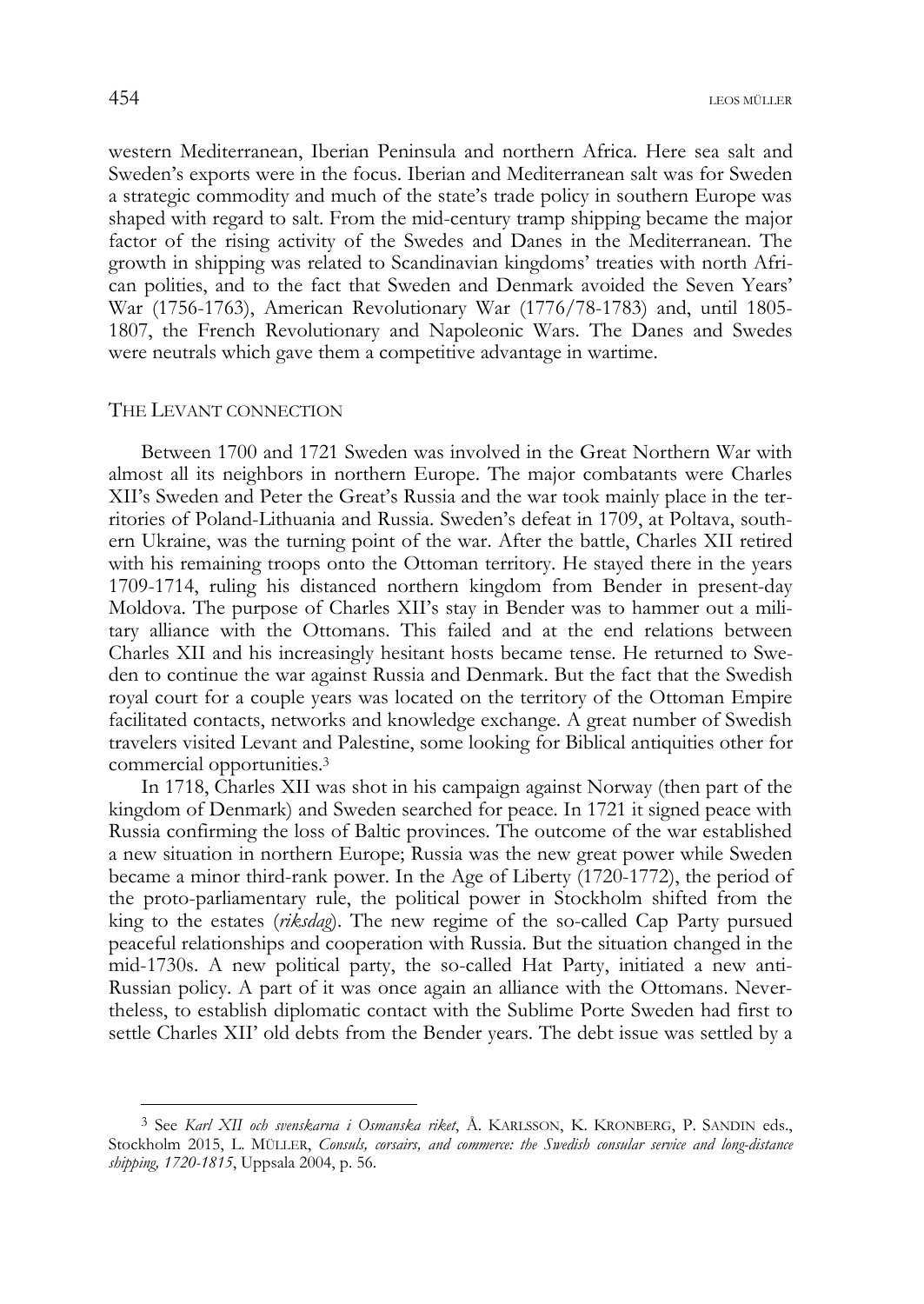promise of supplying a fully equipped warship to Sublime Porte, and in 1737 trade treaty with the Ottoman Empire was signed.4

An outcome of the treaty was the Swedish Levant Company. It was a controversial enterprise. First there was a concern if Sweden, indeed, needed a trade with the Levant. Levant goods (silks, cotton textiles, et cetera) were perceived as an unnecessary luxury. Instead of imports of luxury goods from the Levant the state should promote domestic textile production, the critics said.5 The second issue was: how should the Levant trade be organized? The Hat Party proposal of chartered company followed closely the example of the English Levant Company, but many merchants were critical to it. The Dutch Levan trade was free and it seemed to work well. The champions of the charter model won and on 20 February 1738, the Swedish Levant Company was founded.

The company charter shows that its organization was a compromise. It applied only to the Levant coast – leaving Swedish trade and shipping in the remaining parts of the Mediterranean free. In addition, private merchants could trade on the Levant coast if they applied for trading license from the Levant Company. The size of the company was limited if we compare with the Swedish East India Company (SEIC), another Swedish chartered company. While the capital stock of SEIC was five and half million *daler silvermynt*, the capital stock of the Levant Company was only 200,000 *daler silvermynt*. 6 Yet, we have to stress here that the two chartered companies had completely different business strategies. SEIC traded in Chinese products (tea, porcelain, silks, spices and similar). The business strategy was based on re-exports of the Chinese products to western-European wealthy markets: the Dutch Republic, Southern Netherlands, France and Britain. And the investors were originally wealthy foreigners (bankers from Antwerp, Gent, and Amsterdam) with knowledge of and contacts in re-export markets. The biggest investors in the Levan Company were Stockholm merchants: Thomas Plomgren, Gustaf Kierman, Johan Clason and Samuel Worster.7 And the targeted consumers were Swedes – a relatively poor and limited market.

It did not work well. The problem was not only the limited domestic market but also the composition of Swedish goods for the Levant. Whereas Dutch, French, and English Levant merchants traded in highly valued commodities (textiles, metal products, industrial goods), Swedish trade was based on typical Swedish export goods: bulky iron and naval stores. While the Dutch used bar iron as ballast

<sup>4</sup> L. MÜLLER, *Consuls, corsairs, and commerce*, cit., p. 57, T. ELIASSON WESTRIN, *Anteckningar om Karl XII:s orientaliska kreditorer*, in "Historisk tidskrift", 20, 1900, pp. 1-56, *Minnet av Konstantinopel. Den osmansk-turkiska 1700-talssamlingen på Biby*, ed. K. ÅDAHL, Stockholm 2003.

<sup>5</sup> L. MÜLLER, *Consuls, corsairs, and commerce*, cit., pp. 70-71.

<sup>6</sup> E. OLÁN, *Sjörövarna på Medelhavet och Levantiska compagniet. Historien om Sveriges gamla handel med Orienten*. Stockholm 1921, p. 59, M. ÅBERG, *Svensk handelskapitalism – Ett dynamiskt element i frihetstidens samhälle? En fallstudie av delägarna i Ostindiska kompaniets 3:e oktroj 1766–1786*. (licentiate, unpublished), Göteborg 1988, p. 31. 7 *Gustaf Kierman, urn:sbl:11472, Svenskt biografiskt lexikon* (O. JÄRSKIÖLD), retr. 2018-03-30. *Thomas* 

*Plomgren, urn:sbl:7333, Svenskt biografiskt lexikon* (E.-B. GRAGE), retr. 2018-03-30*. Clason, släkt, urn:sbl:14865, Svenskt biografiskt lexikon* (F. CLASON), retr. 2018-03-30*.*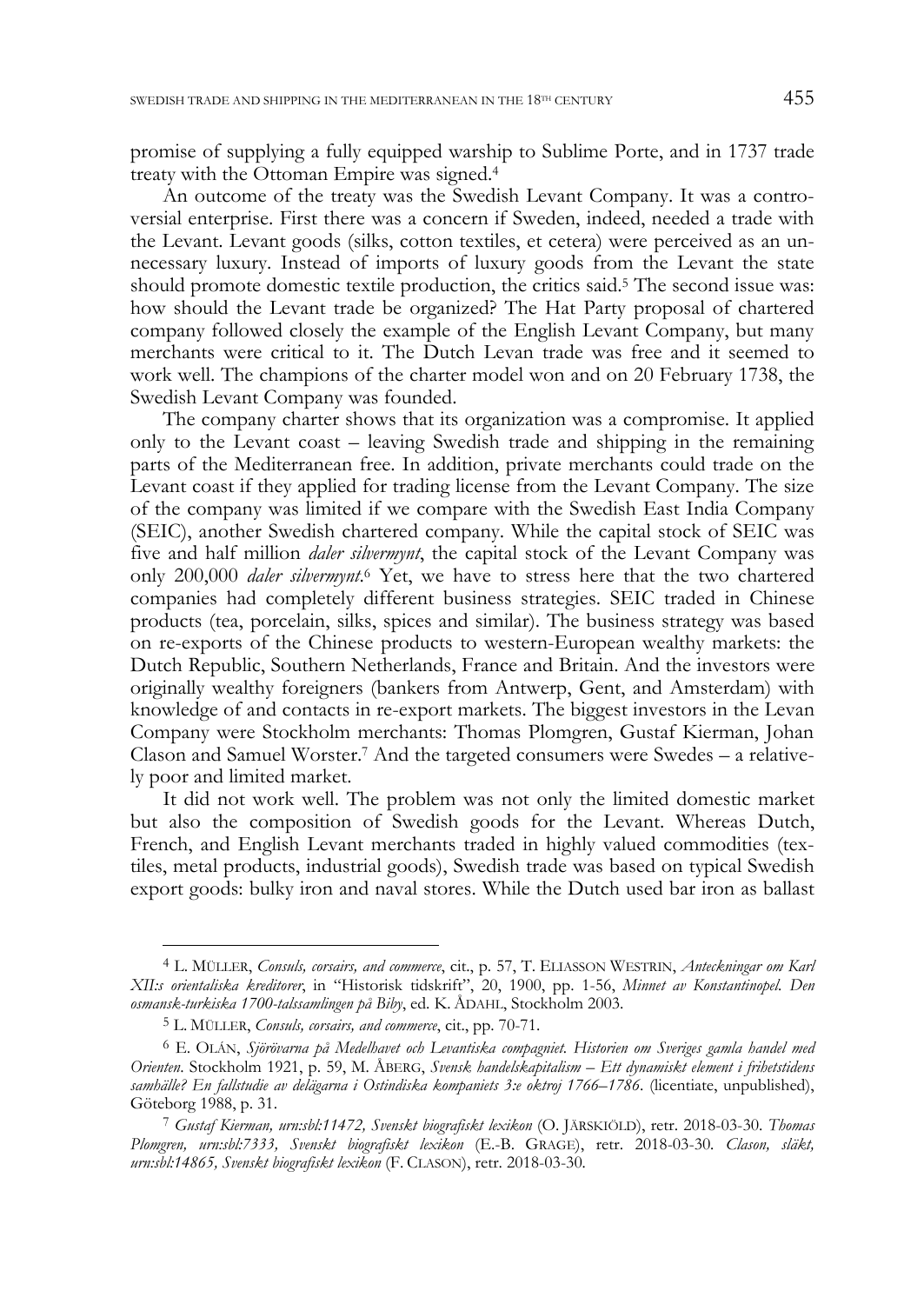– free of fright cost – the same commodity was the major traded item for the Swedes.

In 1756 the company charter was withdrawn and Swedish trade with the Levant was set on free foot. During its eighteenth years, the Swedish Levant Company sent out only fourteen ships to Smyrna, its major destination in the Ottoman Empire.<sup>8</sup> The failure of Sweden's Levant trade contrasts with the success of Swedish trade and shipping in the western Mediterranean and Iberian Peninsula, with hundreds or registered arrivals annually.

## SALT AND SWEDISH TRADE POLICY AFTER 1721

The salt connection between Sweden and southern Europe is a bit of a puzzle. On the one hand, Sweden has always been dependent on imports of salt. There is a lack of domestic salt sources. The brackish character of the Baltic Sea water together with cold climate hinders sea salt harvesting. On the other hand, Sweden could import salt from nearer sources than from Portugal and the Mediterranean. French, British even German salt was an alternative. The trade pattern with the sea salt of southern European origin was established in the sixteenth and seventeenth centuries when the Dutch skippers and merchants took French Atlantic and Iberian salt as return cargo to the Baltic.9

Salt was a strategic commodity. It was crucial for the preservation and storage of food: fish, cheese, butter, meat, etc. In many countries, the dependence of ordinary people on salt made the commodity a favorable target of taxation (e.g. France). In Sweden, the state policy surrounding salt has been characterized as the first "welfare state" policy.10 The government considered it important to keep salt prices low and supplies sufficient. This also means that much of trade policy at the seventeenth and early eighteenth century related to salt, its carrying, supplies, prices, and security of the salt trade.

During the Great Northern War Sweden once again became dependent on the Dutch supplies. In 1709, Denmark re-entered the war of the side of Russia and the Danish navy and privateers were chasing Swedish vessels in the North Sea and in southern Baltic. The Swedes disappeared from the Sound Toll register, being replaced by the Dutch who dominated the strategically important imports of salt from Portugal.

After the war the Dutch were accused of increasing salt prices, moreover, pocketing freight money for carrying cargoes to Sweden. Recent research has found little evidence for the claims, but the critique worked in the Swedish parliament.11 Already in 1721, the protection of Swedish shipping interest against the Dutch was

<sup>8</sup> E. OLÁN, *Sjörövarna på Medelhavet*, cit., p. 63.

<sup>9</sup> J.I. ISRAEL, *Dutch Primacy in World Trade, 1585-1740*. Oxford 1989, pp. 49-51.

<sup>10</sup> S. CARLÉN, *Staten som marknadens salt. En studie i institutionsbildning, kollektivt handlande och tidig välfärdspolitik på en strategisk varumarknad i övergången mellan merkantilism och liberalism 1720-1862*. Stockholm 1997, pp. 48-56. 11 E. LINDBERG, *The Swedish Salt Market during the Great Northern War*, in "Scandinavian Economic

History Review", 2009, n. 2, pp. 191-206.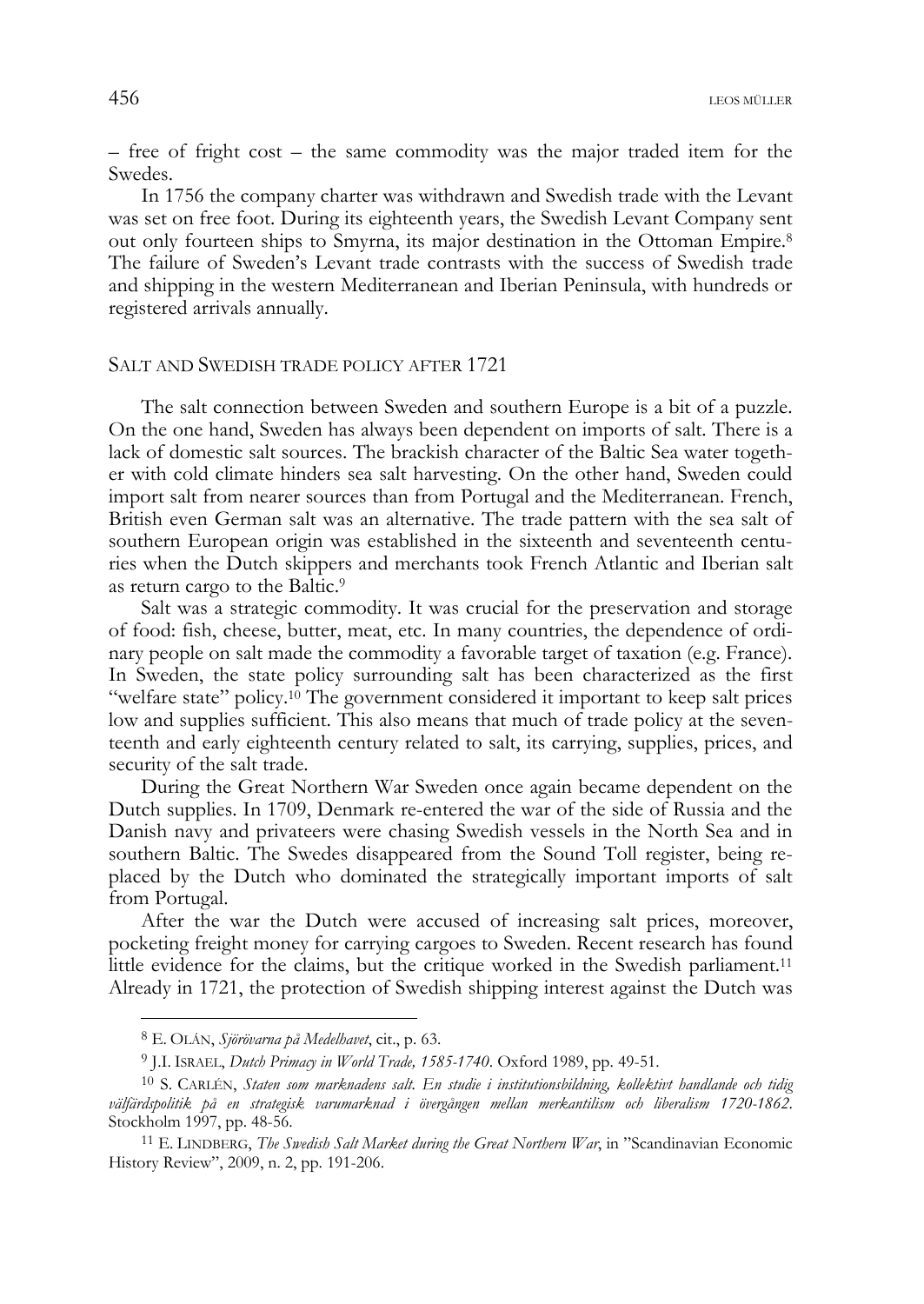discussed. In 1724, after a drawn-out debate, the Swedish parliament enacted socalled *produktplakatet*, the most important measure of Swedish shipping policy in the eighteenth century.12 The produktplakatet was modeled according to the English Navigation Acts from the mid-seventieth century; it was a Swedish Navigation Act. It prohibited imports of goods on the ships that did not belong to the producer's country nor were registered in Sweden. Regarding salt from southern Europe, it meant that it only could be carried on Swedish, Portuguese or Mediterranean vessels. The Act excluded the Dutch from the carrying business to Sweden. A direct trade to Sweden on Portuguese, Spanish or French ships was very limited, consequently, Sweden's carrying trade to southern Europe effectively became a monopoly of Swedish ship owners.13

An immediate outcome of the Swedish Navigation Act was the collapse of Dutch shipping to Sweden. In 1719 and 1720, the Sound Toll Register reported about a hundred Dutch ships going to Sweden proper. In 1725 and 1726, the number of Dutch ships registered in the Sound for Sweden declined to six and three respectively.<sup>14</sup> At the same time, the number of Swedish-registered vessels in longdistance trade increased from 228 in 1723 to 480 in 1726.15

The Act and its benefits and disadvantages had attracted much attention, both in the political and economic debates in eighteenth-century Sweden and among historians. Especially its long-term impact on the development of Swedish shipping has been debated. In the eighteenth century the struggle was between the Act's advocates, often wealthy merchant tycoons and ship-owners from Stockholm, and the Act's opponents, representing small merchants from provincial towns. The first group was linked to the Hat Party, bound to Sweden's mercantilist policy. The second group represented the Hats' political opposition. The most renown representative of the Act's enemies, the Finnish priest Anders Chydenius, called it, "The source of the state's misery" (*Källan till rikets van-magt*) in his pamphlet from 1765, claiming that the Act caused a salt shortage and high prices. Undoubtedly, the Act entailed an immediate increase in numbers of ships sailing to southern Europe but it cannot, by far, explain the increase in Swedish shipping in the area. In fact, the major increase in shipping under Swedish flag took place in 1770-1800, almost fifty years after the introduction of the Swedish Navigation Act.

<sup>&</sup>lt;sup>12</sup> There is an extensive literature on the Swedish Navigation Act. Here I mention only the key works: E.F. HECKSCHER, *Produktplakatet: Den gamla svenska sjöfartspolitikens grundlag*, in *Ekonomi och historia*, Stockholm 1922, IDEM, *Den svenska handelssjöfartens ekonomiska historia sedan Gustaf Vasa,* Uppsala, 1940, S. CARLÉN, *An institutional analysis of the Swedish salt market, 1720-1862*, in "Scandinavian Economic History Review", 1994, n. 1, pp. 3-28, IDEM, *Staten som marknadens salt*, cit. and most recently E. LINDBERG, *The Swedish Salt Market during the Great Northern War*, cit.

<sup>13</sup> For The Portuguese trade with the Baltic are see, A.S. RIBEIRO, A. POLÓNIA, C. ANTUNES, M. NOGUEIRA, *Portugal and the Baltic Trade. An Overview, 1634-1800*, in *Seaports in the First Global Age, Portuguese Agents, Networks and Interactions (1500-1800),* A. POLÓNIA, C. ANTUNES eds., Porto, 2016, pp. 111-160.

<sup>14</sup> L. MÜLLER, *Consuls, corsairs, and commerce*, cit., p. 62.

<sup>15</sup> E.F. HECKSCHER, *Den svenska handelssjöfartens ekonomiska historia*, cit., p. 22, L. MÜLLER, *Consuls, corsairs, and commerce*, cit., p. 142, table 5.5.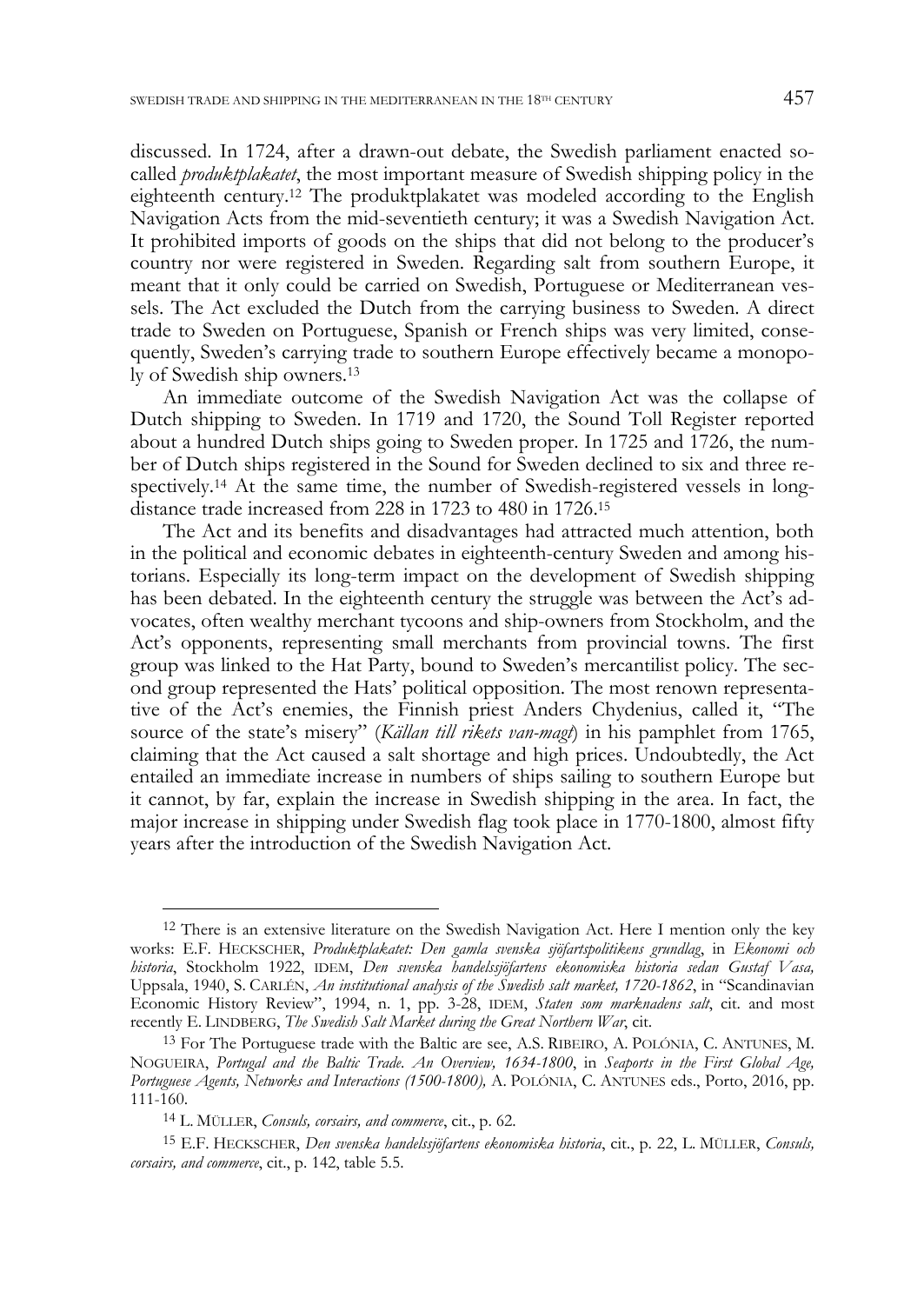The Swedish ships going to southern Europe required also additional institutional arrangements. First, there was the security of Swedish vessels and seamen. They were threatened by North African corsairs and the state had to secure the situation.16 Second, there was the issue of promotion of Swedish export trade in the area. In the late seventeenth and early eighteenth centuries security of Swedish ships and seamen was guaranteed by convoying. In 1724, the same year as the Navigation Act was passed, the Convoy Office (Konvojkommissariatet) was founded in Gothenburg, Sweden's major port on the west coast. The office was a collaboration between the Swedish Royal Navy, that provided convoying naval vessels, and merchant representatives. A special duty on foreign trade was introduced to cover the Convoy Office's outlays. Nevertheless, the convoying was perceived as an expensive and inefficient system. In similarity with many other countries, Sweden entered negotiations with the North African states, to sign peace treaties and to secure its shipping in this way.

There were four states in question: Algiers, Tunis, Tripoli, and Morocco. The negotiations with Algiers started in 1726. Sweden was represented by George Logie, a Scottish merchant with great experience of Mediterranean commerce and politics. The peace, trade and shipping treaty between Sweden and Algiers was signed in April 1729, by the Swedish emissary and Dey of Algiers.17 Logie was appointed the first Swedish consul to Algiers. In practice, the treaty established a Swedish consulate in Algiers, the so-called Algerian passport system, and special giftexchange with Algiers-more properly Swedish bribes to Algiers. The Swedish gifts to Algiers consisted mainly of arms, gunpowder and naval stores, useful goods for the Algiers corsair fleet.

The same George Logie then negotiated the treaty with Tunis, in 1736, and Tripoli, in 1741. It took additional almost thirty years for the treaty with the biggest North-African state, Morocco. While Algiers, Tunis, and Tripoli, formally were provinces of the Ottoman Empire, Morocco was an independent state, a sultanate with a distinct identity. There were Swedish seamen captured by the Moroccan corsairs as late as in the 1750s (Marcus Berg 1754-1757). It was signed in 1763 on for Sweden very expensive terms. It is worth to notice that the Swedish system of peace treaties with the Barbary states was launched earlier than the Danish one and Sweden, in the first half of the eighteenth century, was more active in the Mediterranean shipping than Denmark.18

In addition to the peace treaties with the Barbary states, the Swedish Board of Trade continued to build up a network of Swedish consulates around the northern Mediterranean coast. Between 1700 and 1750 Swedish consulates were established in Cadiz, Livorno, Marseilles, Venice, Smyrna (see the Levant Company), Malaga,

<sup>16</sup> J. ÖSTLUND, *Saltets pris. Svenska slavar i Nordafrika och handeln i Medelhavet 1650-1770*, Lund 2014.

<sup>17</sup> For a revies of the history see J.H. KREUGER, *Sveriges förhållanden till barbareskstaterna i Afrika*, Norstedt, Stockholm, 1856; L. MÜLLER, *Consuls, corsairs, and commerce*, cit., pp. 55-61, *Sveriges Traktater med främmande magter. Jemte andra dit hörande handlingar*. vol. 8, 1723-1771, Stockholm 1922, pp. 99-106.

<sup>18</sup> On the Danish system see D.H. ANDERSEN, H.-J. VOTH, *The Grapes of War: Neutrality and Mediterranean Shipping under Danish Flag, 1747–1807*, in "Scandinavian Economic History Review", 2000, n. 1, pp. 5-27. D.H. ANDERSEN, *The Danish Flag in the Mediterranean. Shipping and Trade, 1747- 1807*, I-II, Copenhagen 2000.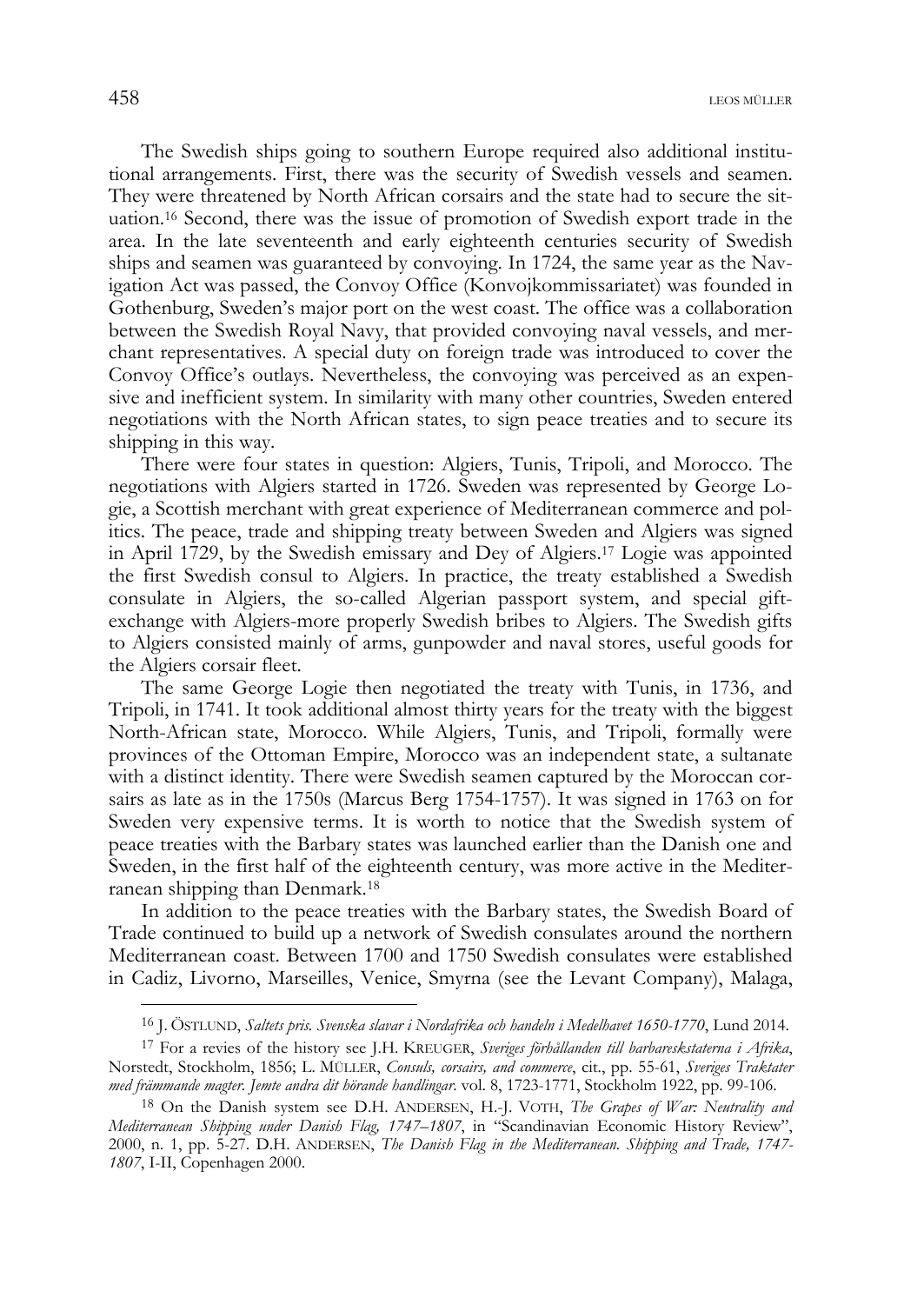Alicante, Tripoli, Cagliari, Barcelona, Genoa, Naples, and Cette (Sete) and Montpellier.19 The purpose naturally was to promote Swedish trade and shipping, to help Swedish captains and crews and to provide useful business information to Sweden.

What marked Sweden's trade policy after 1721 was activism, mercantilism and focus on southern Europe. First, it was a reaction to the changed status of Sweden. From being a seventeenth-century great power, a guarantor of the Westphalian Peace, and a large east-looking territorial state, Sweden turned into a maritime state, with significant commercial interests in the west and south. Salt trade and supplies did play an important role in Sweden's activities in southern Europe, but it was far from the only factor. Searching markets for domestic export commodities and security of Swedish shipping in southern Europe were, too, important.

In a theoretical perspective, the policy entailed a transfer of transaction and protection costs from individual actors – merchants and ship owners – to the protective Swedish state – the institutions of the Navigation Act, the Convoy Office, and consular services. Plausibly, the transfer reduced transaction and protection costs of Swedish actors in comparison with other trading nations made the Swedes more competitive.<sup>20</sup> But, the costs of the Convoy Office and the intense debates about benefits and costs of the Swedish Navigation Act appear to point in another direction.<sup>21</sup>

#### DEVELOPMENT OF COMMODITY EXCHANGE WITH SOUTHERN EUROPE

What was the actual development of the trade between Sweden and the Mediterranean and the Iberian Peninsula? Looking at the trends of the trade will unveil that mercantilist policy was only one of many factors that affected Sweden's exchange with the area. Let us begin with the salt.

In the case of salt, it is evident that other forces than protectionist Swedish policy played a significant role. There was a significant increase in salt imports to Sweden and the relative prices appear to decline over the century.22 Between 1740 and 1800 the salt imports doubled, from about 150,000 barrels to 300,000 barrels. Nearly all this salt arrived from southern Europe: a half from Portugal and another half from the Mediterranean. The share of French and British salt diminished in the course of the century.

There is a strong complementarity between the Mediterranean and Portuguese salt supplies. When imports for Portugal declined, imports from the Mediterranean went up, and on the contrary, when import from Portugal went up, the supplies from the Mediterranean declined. These shifts could depend both on weather (a rainy season in Portugal could destroy the salt "harvest") as the security situation in the Mediterranean Sea.

<sup>19</sup> L. MÜLLER, *Consuls, corsairs, and commerce*, cit., p. 42.

<sup>20</sup> *Ibid.*, pp. 159-166.

<sup>21</sup> K. ÅMARK, *Sveriges statsfinanser 1719–1809*. Stockholm 1961, pp. 762-775.

<sup>22</sup> S. CARLÉN, *Staten som marknadens salt*, cit., pp. 255-262.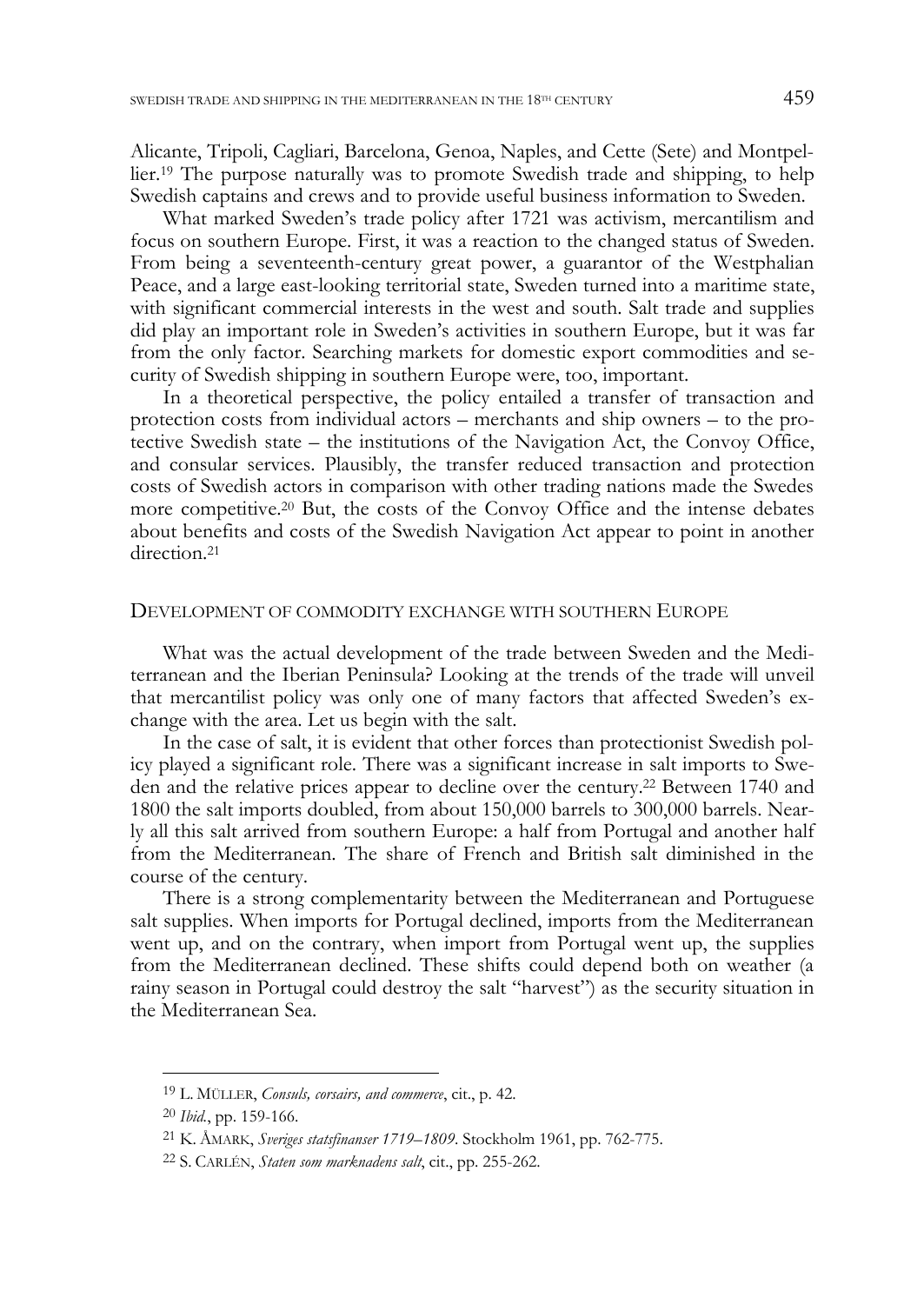But demand in Sweden increased steadily. We will find the explanation on Sweden's west coast. From about the mid-century, larger and larger quantities of salt went to the west coast. By the 1790s, as much as one-third of the salt imports ended there. This is clearly related to the boom of herring fisheries in Bohuslän between 1750 and 1800. By the same time salted herring and fish oil became very important export products. The boom in herring fisheries and consequent increase in salt supplies has nothing to do with mercantilist policy or introduction of protectionist Navigation Act. The explanation is natural increase of fish stock. Notably, a large share of the salt fish from Gothenburg and Bohuslän was exported to southern Europe and the West Indies.23

| Year      | French or           | Mediterranean | Portuguese | Total |
|-----------|---------------------|---------------|------------|-------|
|           | <b>British salt</b> |               |            |       |
| 1738/40   | 23.4                | 41.2          | 72.1       | 138.4 |
| 1741/45   | 23.9                | 47.0          | 73.3       | 146.1 |
| 1746/50   | 26.4                | 77.1          | 76.2       | 180.8 |
| 1751/55   | 21.2                | 95.2          | 66.1       | 183.1 |
| 1756/60   | 27.6                | 34.0          | 133.9      | 195.8 |
| 1761/65   | 30.4                | 89.4          | 171.8      | 292.1 |
| 1766/70   | 16.1                | 104.4         | 81.3       | 202.4 |
| 1771/75   | 11.4                | 189.2         | 70.1       | 271.0 |
| 1776/80   | 8.5                 | 128.3         | 105.3      | 242.3 |
| 1781/85   | 8.9                 | 123.1         | 199.0      | 331.2 |
| 1786790   | 13.2                | 169.3         | 101.4      | 284.2 |
| 1791/95   | 2.4                 | 142.6         | 163.3      | 309.7 |
| 1796/1800 | 0.8                 | 118.0         | 186.9      | 308.1 |

| Tab. 1. Annual salt imports to Sweden according to the country of origin (1,000) |
|----------------------------------------------------------------------------------|
| barrels)                                                                         |

Source: *Historisk statistik för Sverige*, del 3, *Utrikeshandeln 1732-1970*, Stockholm 1972, p. 141, table 1.11.

Imports of salt required vast carrying capacity. Comparisons between incoming tonnage from southern Europe and the volumes of salt imported to Sweden indicate that nearly all incoming carrying capacity was occupied by salt.24 Of course, salt was not the only item arriving from southern Europe. Wine, fruits (fresh and dried), olive oil, colonial goods, textiles, and other items also were aboard of Swedish ships coming from the Mediterranean and Iberian Peninsula. These goods did not require much carrying capacity but they were highly valuable. The registered trade value of salt was minimal even if it was an important source of revenue (due

<sup>23</sup> S. HÖGBERG, *Utrikeshandel och sjöfart på 1700-talet. Stapelvaror i svensk export och import 1738-1808*. Stockholm 1969, pp. 174-177.

<sup>24</sup> L. MÜLLER, *Consuls, corsairs, and commerce*, cit., p. 140, table 5.4.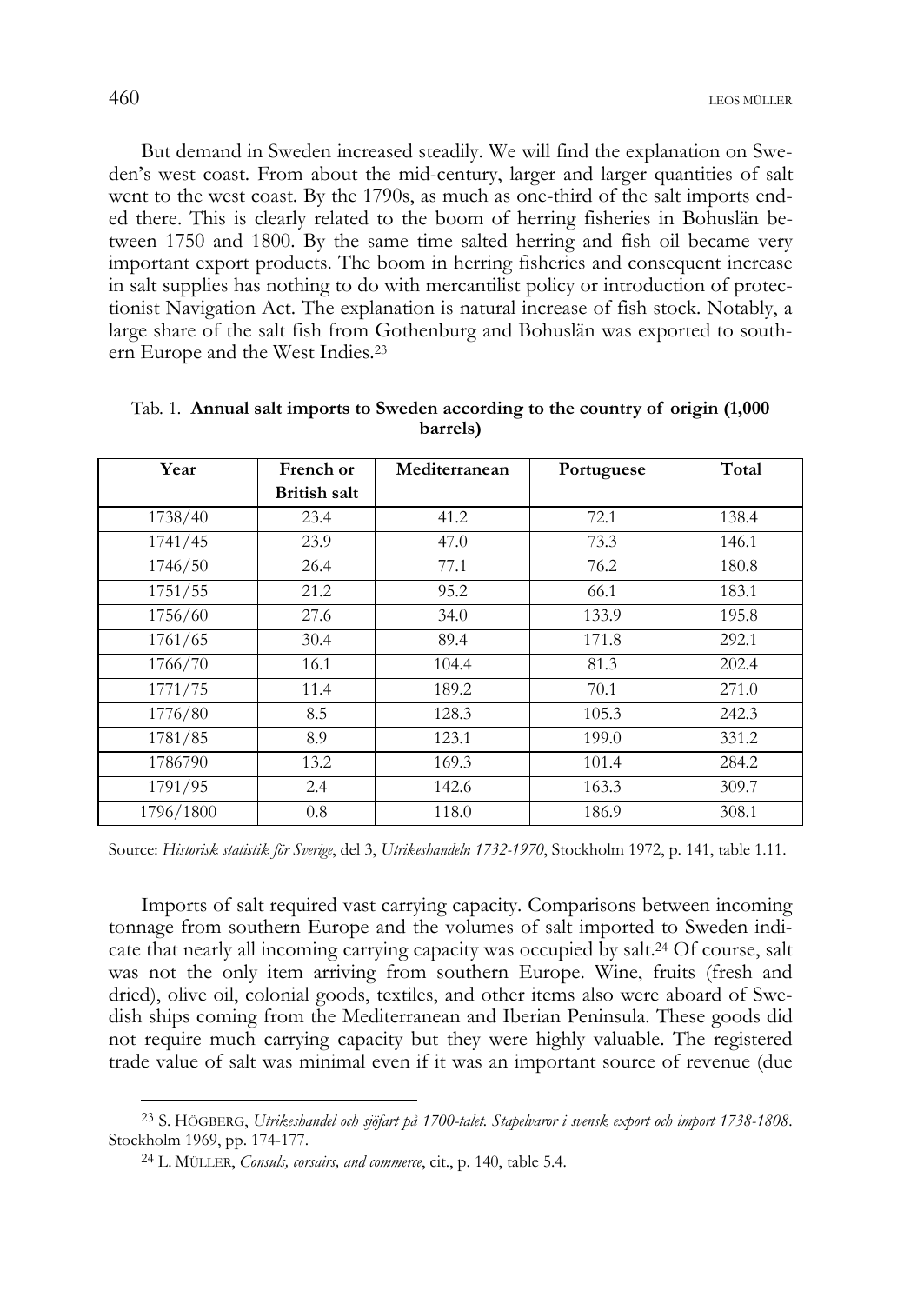to the big volumes). In the trade statistics from the 1770s, a period when the salt imports were much larger than at the beginning of the century, the salt accounted for above 5 percent of the tax value of Sweden's total imports. For comparison, colonial goods (tobacco, sugar, coffee, cotton, etc.) requiring much less carrying capacity accounted for about 17 percent, and even silks accounted for 4 percent value of imports.25 The discrepancy between required carrying capacity and import values and tax revenues indicate problems with the profitability of Sweden's salt imports. Unfortunately, we have no studies of profitability of this trade.

Swedish exports to southern Europe consisted of a limited number of bulky products: iron, naval stores, and sawn goods. Bar iron was the most important item but in comparison with other commodities the least dynamic one. Since the beginning of the seventeenth-century bar iron was the backbone of Sweden's export trade. It made up at least a half of export value during the eighteenth century, with the majority of iron exported to England. Nevertheless, southern Europe was seen as a prospective market. Already in 1724, the authorities debated southern Europe s potential market of Swedish iron.

Looking at southern Europe's share in Sweden's total iron trade it was about 10 percent from the beginning of the century until the 1760s. It increased to 20-30 percent between 1770 and 1800. The increase in iron exports to southern Europe compensated for the decline in iron trade in western Europe, especially the Dutch Republic.

| Year    | Portugal | Spain | France | Other Mediterranean | Levant |
|---------|----------|-------|--------|---------------------|--------|
| 1740-44 | 26500    | 800   | 6500   | 8700                | 1200   |
| 1745-49 | 15700    | 200   | 4000   | 10800               | 1300   |
| 1750-54 | 18100    | 1000  | 7200   | 8700                | 700    |
| 1755-59 | 15700    | 1400  | 3700   | 7100                |        |
| 1760-64 | 18100    | 1800  | 3400   | 8700                |        |
| 1765-69 | 19500    | 2600  | 8400   | 8000                |        |
| 1770-74 | 21100    | 2500  | 23800  | 13800               |        |
| 1775-79 | 24900    | 1800  | 22000  | 22600               |        |
| 1780-84 | 39300    | 3500  | 38800  | 13300               |        |
| 1785-89 | 25900    | 2900  | 72100  | 18900               |        |
| 1790-94 | 31700    | 2500  | 26900  | 23200               |        |
| 1795-99 | 28900    | 3800  | 12300  | 14000               |        |

Tab. 2. **Sweden's iron trade to southern Europe 1725-99 (annual averages in shippounds)** 

Source: K-G. HILDEBRAND, *Fagerstabrukens historia. Sexton- och sjuttonhundratalen*. Uppsala 1957, pp. 92, 96, and 134. Sum of Portugal, Spain France, Levant and other Mediterranean figures differs from southern Europe, however the difference is marginal (1 ton=7.4 shippounds)

<sup>25</sup> *Historisk statistik för Sverige*, del 3, *Utrikeshandeln 1732–1970*, Stockholm 1972, p. 156, table 1.24.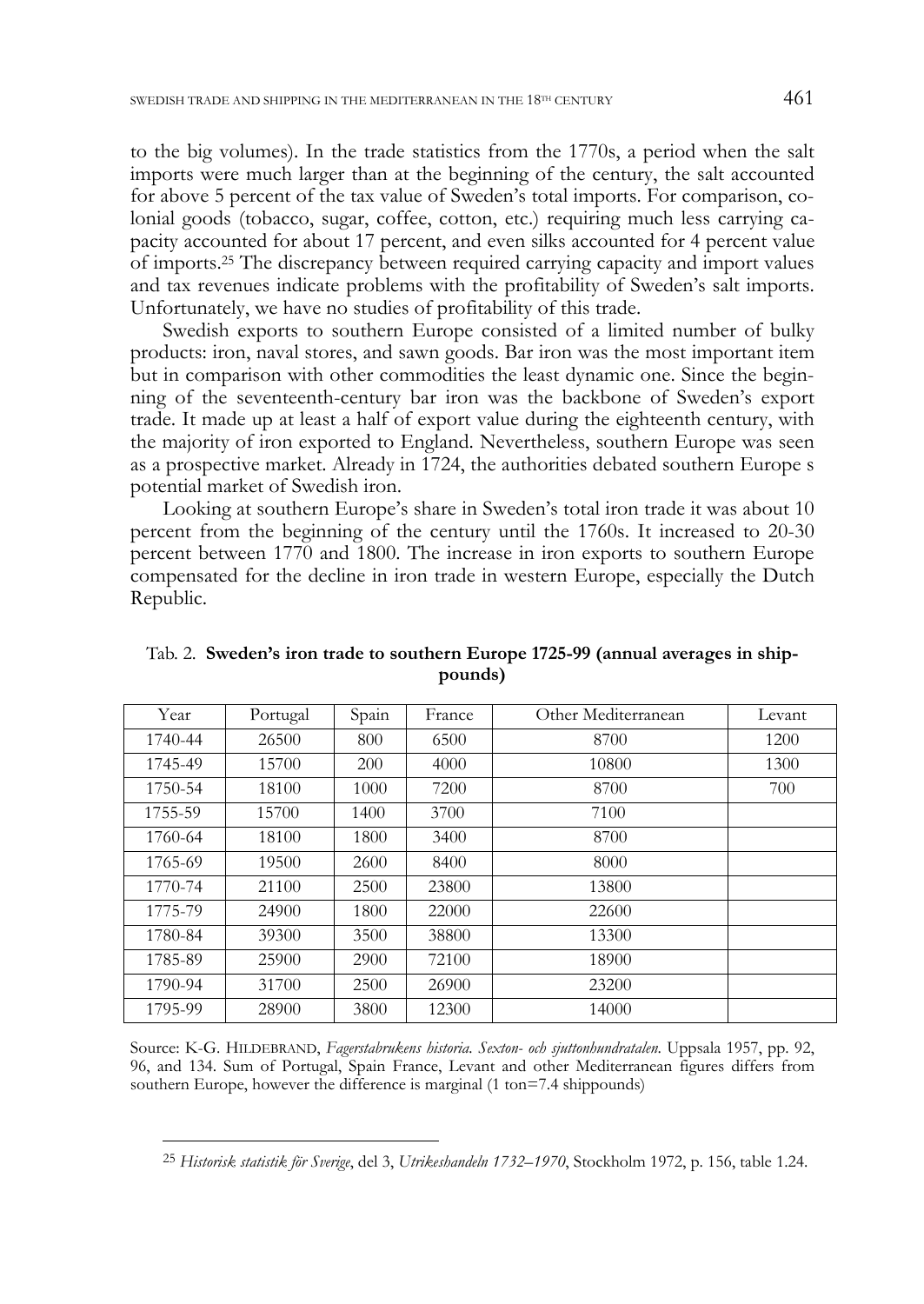Two major markets for Swedish iron in southern Europe were Portugal and France. Evidently, a part of the Swedish bar iron with destination Lisbon went to Brazil. The importance of France increased after the mid-century and especially from the 1770s when France began to import large quantities of Swedish bar iron. In fact, much of the increase in iron imports between 1770 and 1800 is related to the French demand. From less than 1,000 tons of bar iron in mid-century France increased its imports to 5,000 tons between 1780 and 1784 and almost 10,000 between 1785 and 1789, buying more than a half of Swedish iron exported to southern Europe. Spain had a well-developed and protected iron production and so the Spanish market was always less important than that of Portugal or France, in spite of Spanish colonial empire, in spite of the role that Cadiz had in Swedish longdistance shipping. We may notice also the Levant Company exports in the 1740s.

In spite of the fact that bar iron was Sweden's major export item, accounting for a half, at least, of Sweden's exports it was not an easy-to-sell commodity. It competed with protected domestic iron industries in Spain and France. It competed with cheaper Russian iron arriving both from northern Europe and from the Black Sea. Moreover, the Swedish iron traders competed with Swedish iron carried by Dutch and English ships as ballast merchant, and the cheap Russian bar iron that reached the Mediterranean on English and Dutch ships. In contrast to import trade, regulated by the Swedish Navigation Act, and excluding so the Dutch and English from carrying of salt, foreigners were free to carry Swedish iron to the Mediterranean.

The second important export commodity group was naval stores. Sweden, or more exactly Finland (then a part of Sweden) was one of the leading tar and pitch producers in the world. As opposed to iron or other goods that could be produced everywhere, Sweden had a natural comparative advantage in the production of tar and pitch. It had large easily accessible woods where timber could be transformed into exportable commodities. As the sea-borne trade increased in significance and navies became sinews of maritime power, the demand for tar and pitch was insatiable. The fluctuations in the tar and pitch trade appear to correlate with the wartime periods. The strategic naval stores from the Baltic also explain France's, and Spain's interest in trade with Sweden.26

Between the 1740s and 1800, Sweden's exports of tar to southern Europe multiplied, from about 10,000 barrels to 30,000 barrels. The periods of Seven Years' War, American Revolutionary War, and French Revolutionary Wars testified about significant increases. The sales of pitch increased too, from about 5,000 barrels to 10,000 barrels in the same period. Southern Europe accounted for between 20 and 30 percent of Sweden' total sales of tar, and about 40 percent of pitch.

Finally, there were sawn goods. The volume of sawn goods exported to southern Europe increased significantly during the eighteenth century. It increased from 30,000 dozen deals at 1750 to over 80,000 by the mid-1770s, to decline again during the French Revolutionary Wars to 40-60,000 dozen deals. In similarity with iron, Lisbon initially was the major destination, but in due time Marseilles, Cadiz,

<sup>26</sup> S. HÖGBERG, *Utrikeshandel och sjöfart på 1700-talet*, cit., pp. 145-146, L. MÜLLER, *Consuls, corsairs, and commerce*, cit., p. 137.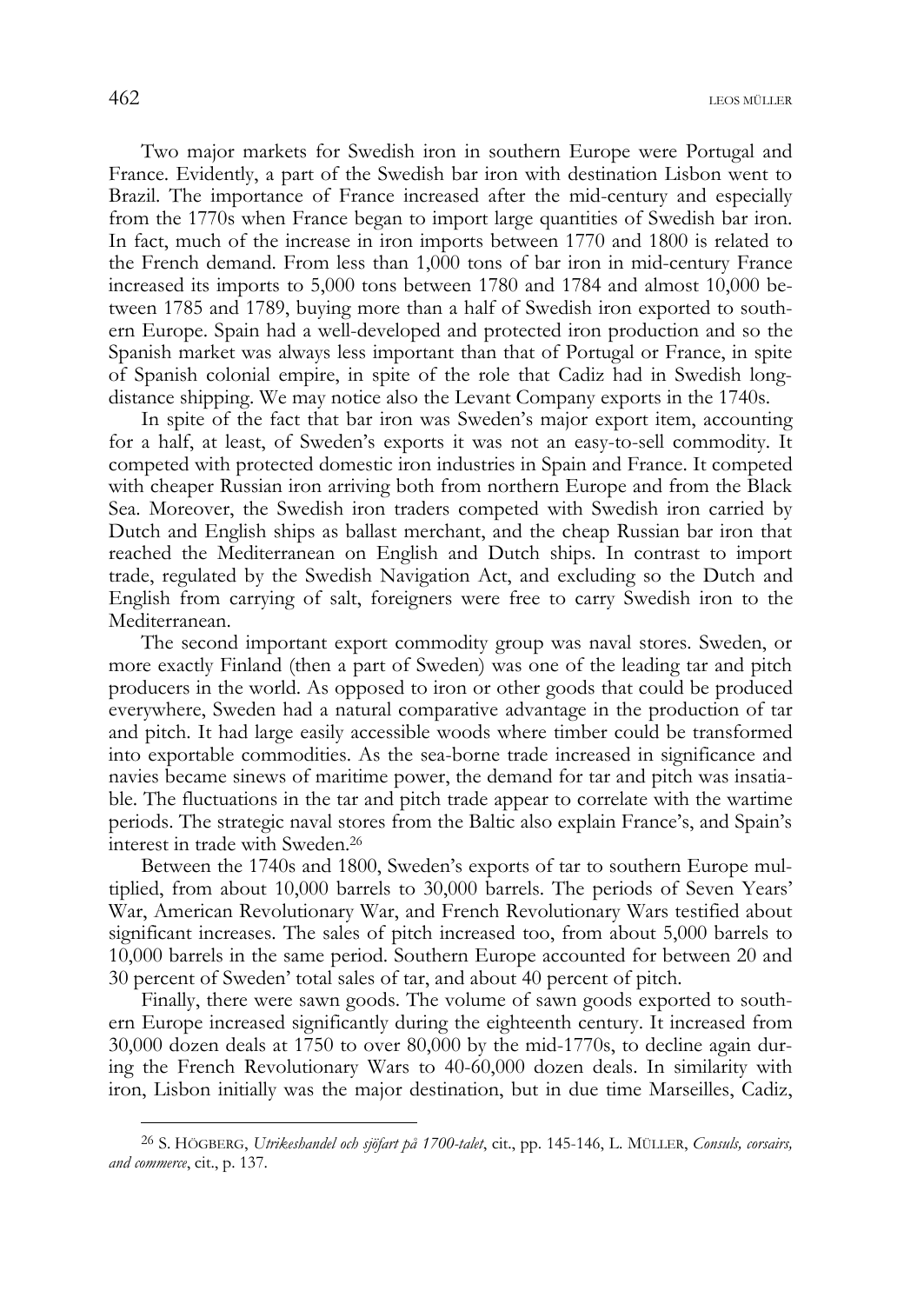and Livorno became important destinations. The structure of the Swedish trade in Lisbon in 1750 shows that sawn goods made up roughly a quarter of Sweden's export value.27

Concerning markets for sawn goods, southern Europe was Sweden's most important market. Yet, exports of sawn goods to southern Europe was a strange business. First, there are remarkable differences between destinations for sawn goods origination in different parts of Sweden. For Stockholm, southern Europe accounted for a half or more of sawn goods exports. In 1731-1735, 51 percent of the Stockholm sawn goods went there, in 1751-1755, as much as 76 percent, and in 1781-85, as much as 78 percent. Sawn goods from Gothenburg were exported mainly to nearby Britain. And regions in southern Sweden: Småland, Gotland and Blekinge, exported timber to the southern Baltic.28

How shall we explain the fact that Stockholm exported sawn goods to the most distanced markets, while the Gothenburg on the west coast exported sawn goods to nearby England? There are two features that will help us to understand the paradox. Partly, deals were used as stowing material for iron cargoes. Bar iron was simply too heavy for loading a vessel and it had to be balanced by a lighter commodity. Yet this is not enough explanation. Major markets for iron was England, while, the majority of sawn goods went to the Mediterranean. Moreover, many ships from Stockholm, northern Sweden and Finland sailed to the Mediterranean loaded only with sawn goods.

The Swedish historian Staffan Högberg observed a striking difference in the organization of bar iron exports and exports of sawn goods. Regarding iron, the trade was carried out by specialized iron exporters who paid freight to ship-owners. In this way, the economics of shipping and the economics of iron trade were separated. But cargoes of sawn goods were usually owned by ship-owners. About 80 percent of owners of sawn goods sent to Portugal in 1760-1780 were, too, shipowners of the ships carrying these goods.29 This indicates that the trade in sawn goods was, probably to a large extent, complementary to shipping business. Shipowners had difficulties in finding suitable cargo to southern Europe, thus they loaded their ships with sawn goods, apparently not a very profitable commodity but cheap to acquire and easy to sell. Shipping business and trade in sawn goods were intermixed, making it difficult to separate profits made in timber sales. The linkage between trade in sawn goods and Swedish carrying trade in southern Europe may also explain the paradoxical strong role of Stockholm in this business. Stockholm was the center of Swedish shipping business, home of biggest ship-owners. Unfortunately, there are no detailed studies of the profitability of Swedish firms trading with southern Europe that could unveil the business logic of this trade. The overall picture, the volumes, and directions of trade are known, but we do not know how profitable or loss-making the businesses were.

We may notice that the overall values of Sweden's trade with southern Europe (the Mediterranean, Iberian Peninsula and France) were relatively meager, especially

<sup>27</sup> L. MÜLLER, *Consuls, corsairs, and commerce*, cit*.,* p. 103.

<sup>28</sup> S. HÖGBERG, *Utrikeshandel och sjöfart på 1700-talet*, cit., p. 138.

<sup>29</sup> *Ibid.*, pp. 126-129, table 4.7.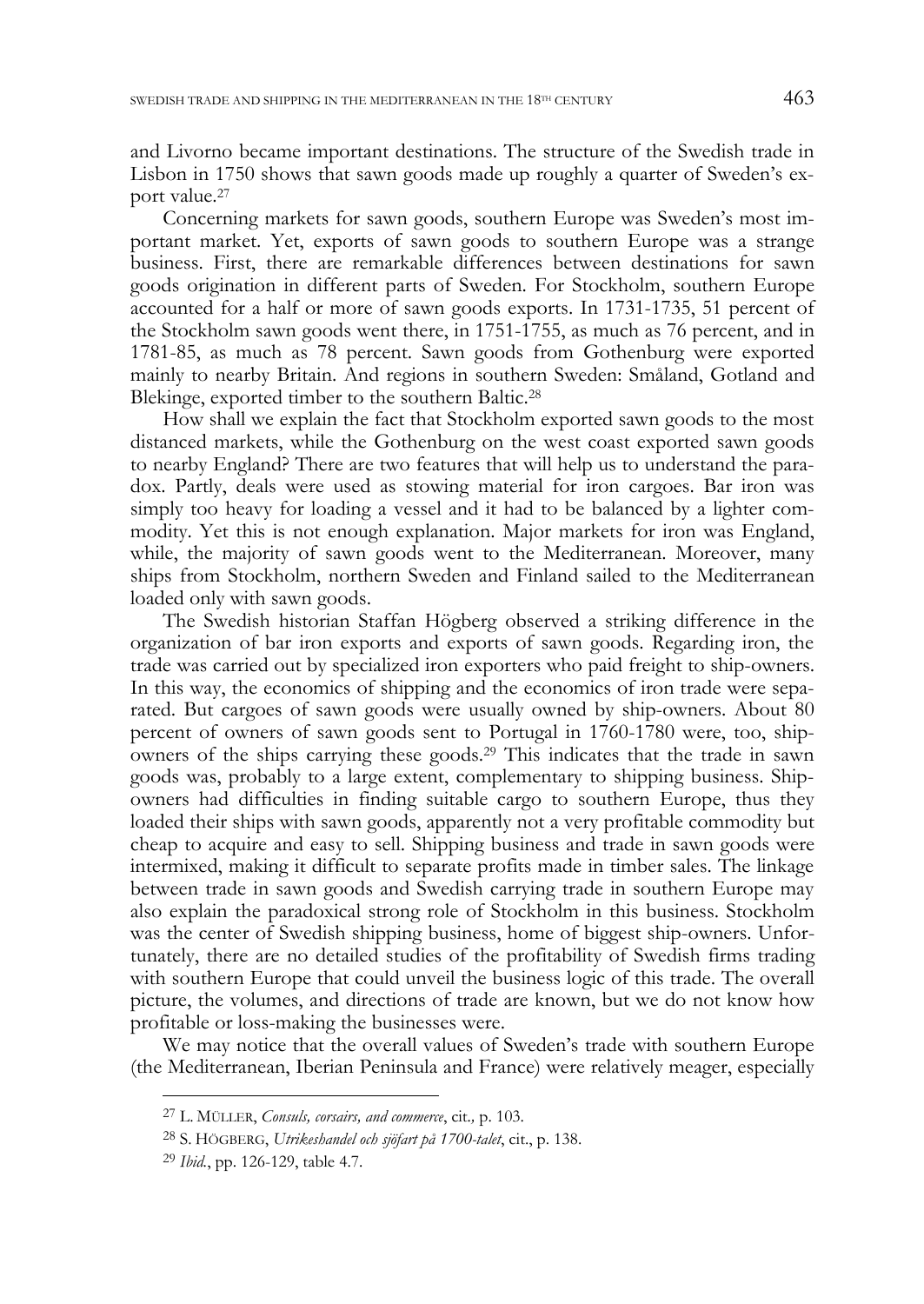when we look at the imports. If we exclude France, the statistical values for import trade stay at about 5 percent. This is an astonishingly low figure, regarding the active mercantilist policy in the Mediterranean. This is even more astonishing if we look at the total tonnage under Swedish flag employed in the area. In spite of the relatively modest trade values, something between one fourth and one-third of the Swedish tonnage was employed in southern Europe (table 3). The reason for Swedish ships to be there was not Swedish commodity trade but tramp shipping.

| Period     | Incoming (an-    | % of Swedish | Outgoing        | % of Swedish |
|------------|------------------|--------------|-----------------|--------------|
|            | nual averages in | tonnage      | (annual averag- | tonnage      |
|            | heavy lasts)     |              | es in heavy     |              |
|            |                  |              | lasts)          |              |
| 1739/43    | 9456             | 35.5         | 9829            | 34.4         |
| 1744/48    | 10620            | 32.9         | 9066            | 25.5         |
| 1749/53    | 14250            | 41.5         | 13535           | 34.5         |
| 1769/71    | 17793            | 27.1         | 16194           | 22.0         |
| 1774/75    | 22995            | 40.1         | 22443           | 35.4         |
| 1776/80    | 19884            | 28.7         | 18932           | 26.6         |
| 1781/82    | 21112            | 26.2         | 23111           | 25.2         |
| 1787/88,90 | 20192            | 37.7         | 17107           | 34.4         |
| 1791/95    | 16840            | 30.4         | 24914           | 28.4         |
| 1796/00    | 16173            | 25.8         | 20102           | 21.5         |
| 1801/05    | 15280            | 22.2         | 19782           | 19.5         |

### Tab. 3. **Swedish shipping in southern Europe 1739-1753 and 1769-1813 (France, Spain, Portugal and the Mediterranean)**

Source: E.F. HECKSCHER, *Den svenska handelssjöfartens ekonomiska historia sedan Gustaf Vasa*, Uppsala 1940, p. 24.

## SWEDEN'S NEUTRALITY AND SWEDISH SHIPPING IN SOUTHERN EUROPE

The Swedish Navigation Act has been pointed out as the pillar of Sweden's eighteenth-century shipping policy. Its major purpose was to replace the Dutch shipping in carrying of Portuguese and Mediterranean salt to Sweden after the Great Northern War. In this meaning the major measure of Sweden's eighteenthcentury shipping policy concerned, indeed, trade with southern Europe. However, the Act itself was just an expression of Swedish mercantilism, it was not related to the economic rationale of this trade. The outdrawn struggles and ongoing attempts to abolish the Navigation Act during the whole century indicate, in fact, that the Act was perceived by many as an inefficient and costly institution.

Nevertheless, the long-term development of Swedish shipping industry in southern Europe does not necessarily relate to the Navigation Act, as suggested by Heckscher. There were two other key factors. First, the Swedish shipping had low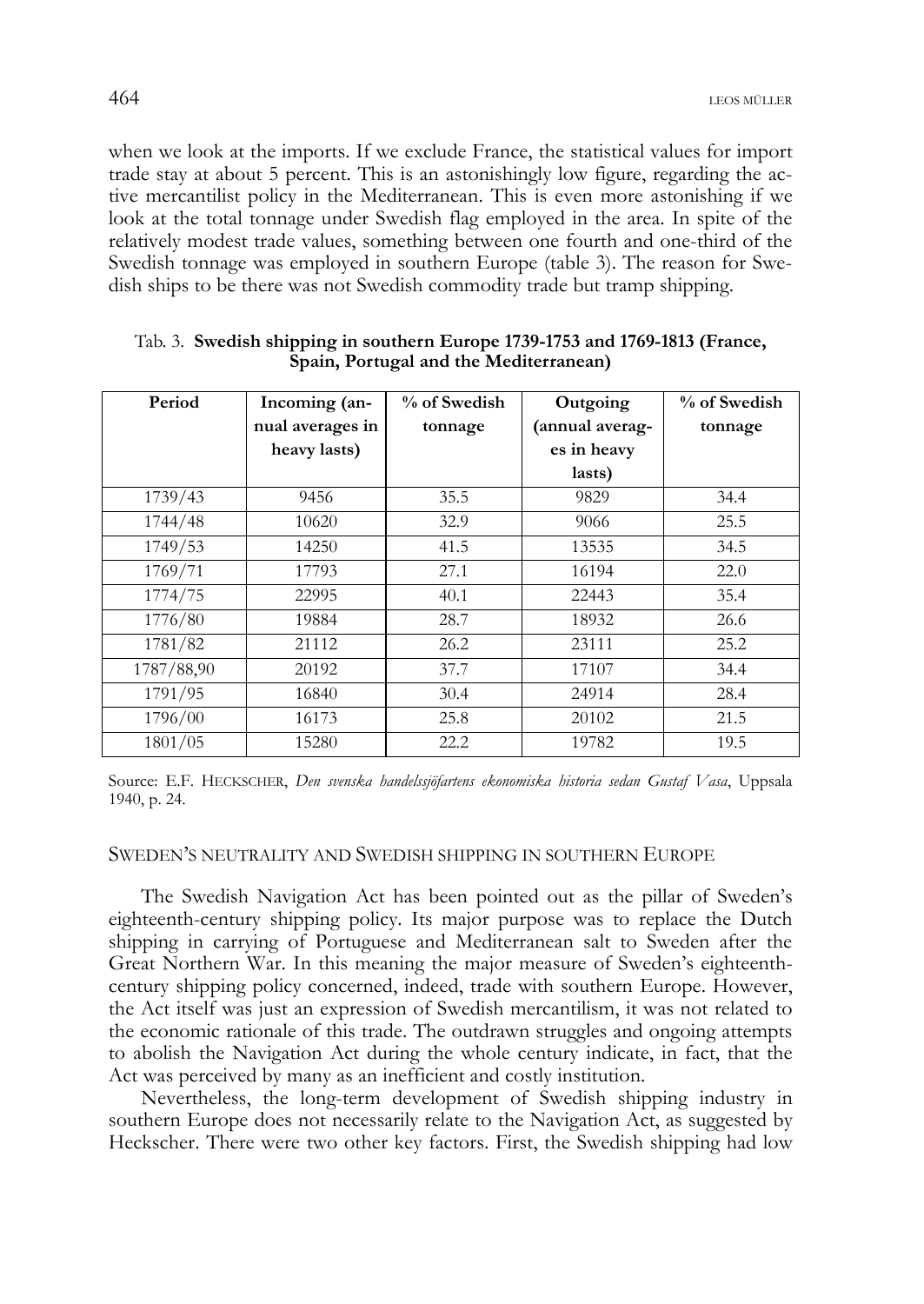running costs in comparison with other marines. In 1768, the Swedish economist Johan Westerman (ennobled Liljencrantz) wrote an interesting work on comparative advantages and disadvantages of Swedish shipping, which paid much attention to conditions in the Mediterranean. The reason naturally was the significance that the Mediterranean carrying trade had for the Swedish merchant marine. He focused very much on the issues of crew costs, ship-building, and running costs. And obviously, the Swedish sailors and ships were cheaper. The advantage was not so apparent regarding the shipbuilding, in spite of the fact that Sweden was the producer of naval stores and sawn goods. Yet, Westerman paid also much attention to commodity structure of Swedish trade, import and export duties, etc. In spite of an interesting contemporary comparison of different merchant marines, he does not provide a conclusive explanation of the economy of Swedish shipping.

It seems to me that in the volatile conditions of the international trade in the eighteenth century the pure focus on cost and income balance of shipping does not help much. Instead, I would like to point out the role of protection costs of shipping as the second crucial factor for the understanding of the place of Swedish carrying trade in the Mediterranean. The ships under Swedish flag had two major advantages regarding protection costs: the peace and trade treaties with the Barbary states, and Sweden's neutrality in the conflicts between France, Spain, and Britain. The protection of Swedish flag unquestionably reduced the risk of losing cargo to corsairs and belligerents. This entailed also lower insurance premiums in comparison with the competition. Freight rates doubled during the wartime periods, which mean that neutral ships could double their incomes. The risk-reducing strategy and low protection costs appear also being the competitive advantage of Swedish shipping in southern Europe.

Evidence for the protection cost argument is the close correlation between the activity of Swedish ships in southern Europe and the fluctuation between war and peace times. The best source for tracing such a correlation is registers of Algerian passports. As mentioned above the passports were introduced by the peace treaties between Sweden and the Barbary states. The issuing of the passports was strictly controlled, to avoid abuse of neutral Swedish flag. Thus the registers are a reliable source.

According to the regulations, southern Europe here was understood as all destinations beyond Cape Finisterre in north-western Spain.30 This means, actually, that all Swedish vessels sailing in the Mediterranean, nearby Iberian Peninsula, in the Atlantic, and the Indian Ocean were registered in Algerian passport registers. The Swedish Algerian passport registers cover the period between 1739 and 1831 and contain information on 30,546 passports, representing the number of Swedish voyages (realized or intended) beyond Cape Finisterre. The registers include information on the name of the ship, tonnage, captain, ship-owner, home port, number of guns, destination, and date of issue and return of the passport.

The data indicates there had been no big increase in Swedish shipping until the 1750s. There were about 150 Swedish ships per annum applying for the passport. It

<sup>30</sup> *Reglemente om Algeriske Siöpass, 12 januari 1730,* R.G., MODÉE, *Utdrag utur alle ifrån 1729 års slut utkomne Publique handlingar, Placater, Förordningar…. Etc.*, Stockholm 1746, pp. 803-807.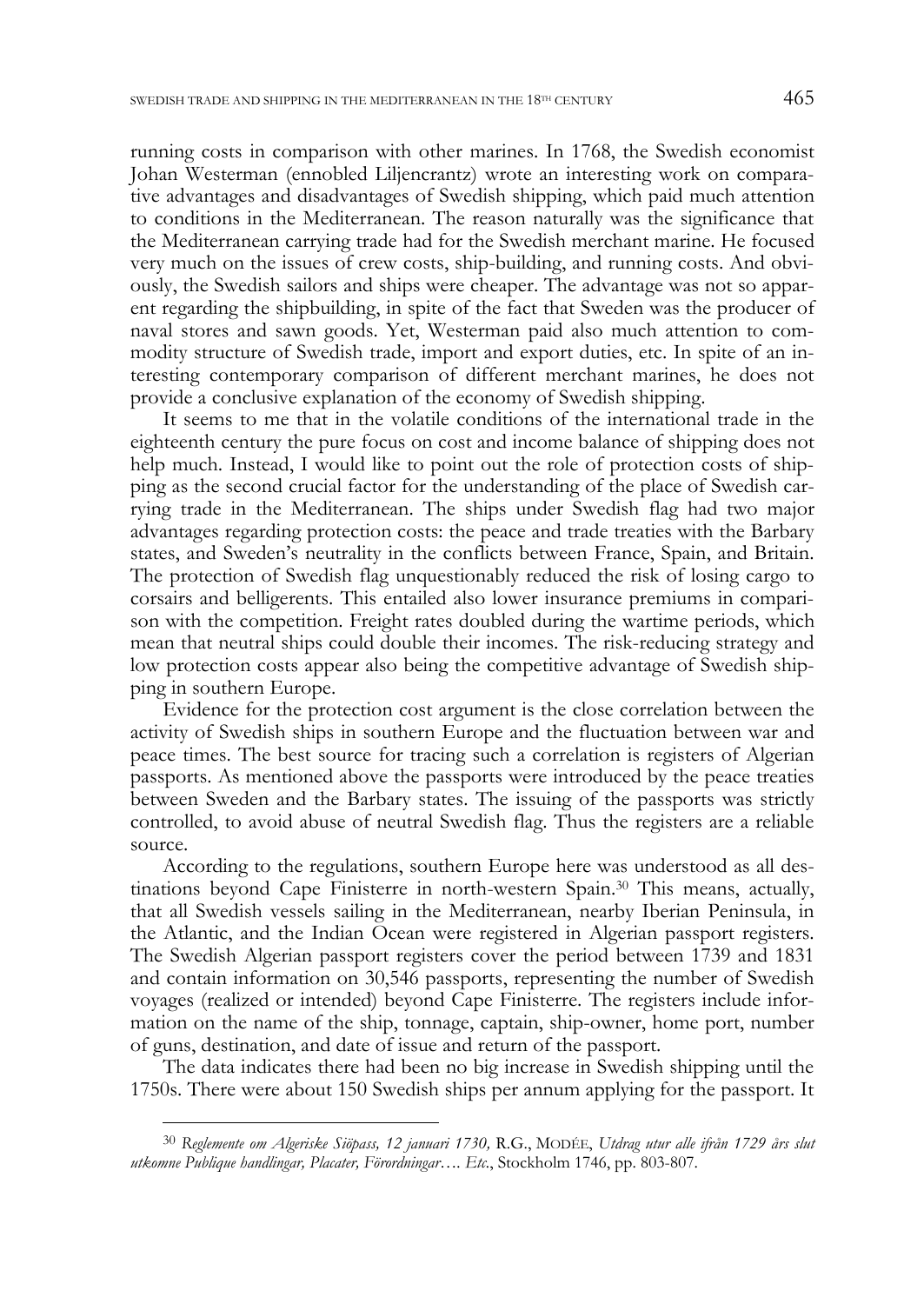seems also that the policy implemented in the decades after 1721 did not leave such a deep impact in this dataset. The situation became to change in the years of the Seven Years' War, in which Sweden participated in Prussia, but it did not engage in maritime warfare. There was an increase of voyages during the Seven Years War from 156 voyages in 1756 to 212 in 1764. The next significant boom occurred during the American Revolutionary War, from 222 voyages in 1775 to 441 in 1782, and the third increased during French Revolutionary Wars, from 257 voyages in 1792 to 717 in 1804. Peace periods 1763-76, 1783-1793 show stagnation and decline. The fall in 1788-90 is related to the interruption of Swedish foreign trade during the Russo-Swedish War 1788-1790. The correlation between wartime and increases in the number of voyages and stagnation or declines in the number of voyages during peacetime confirms that the Swedes effectively exploited neutrality.

Another evidence of the close correlation between Swedish shipping activities and naval conflict is the data on entries of ships entering the Mediterranean ports. The best data available are the entries in the port of Marseilles between c. 1710 and 1790 (for details see the introduction above). The two Scandinavian flags (Danish and Swedish) made for almost 3,000 entries. There is a clear correlation between the Scandinavian activities and Anglo-French conflicts, with large activity especially during the American Revolutionary War.

The data confirm that Swedish carrying business was increasingly important and neutrality of the flag did play an important role. Yet, the number of voyages or entries does not say anything about how this business was organized on a daily level, what kind of ships were employed and how big crews were. All this is of importance for the understanding of how the carrying trade functioned.

| Year  | Totally is- | Returned  | Second year | Third year | Fourth year | Fifth year     | Sixth          |
|-------|-------------|-----------|-------------|------------|-------------|----------------|----------------|
|       | sued        | same year |             |            |             |                | year           |
| 1777  | 253         | 29        | 162         | 44         | 8           | 3              | 1              |
| 1778  | 287         | 41        | 128         | 45         | 22          | 3              | 1              |
| 1779  | 282         | 40        | 122         | 67         | 20          | 6              | 5              |
| 1780  | 320         | 40        | 172         | 68         | 21          | 3              | 1              |
| 1781  | 373         | 49        | 190         | 85         | 22          | $\overline{4}$ | 3              |
| 1782  | 441         | 25        | 267         | 74         | 20          | 11             | 2              |
| 1783  | 339         | 35        | 208         | 50         | 23          | $\overline{4}$ | 2              |
| 1784  | 370         | 44        | 225         | 48         | 17          | 7              | $\overline{2}$ |
| 1785  | 389         | 49        | 192         | 96         | 10          | 3              | $\overline{4}$ |
| Total | 3054        | 352       | 1666        | 577        | 163         | 44             | 21             |
|       | 100%        | 11.5%     | 54.6%       | 18.9%      | 5.3%        | $1.4\%$        | $0.7\%$        |

Tab. 4. **Swedish Algerian passports returned, according to the date of return, 1777-1785** 

Source: Algerian passport registers, Kommerskollegium (Board of Trade) Huvudarkivet, Sjöpassdiarier, C II b, (Swedish National Archives, Stockholm), 1777-1785. The difference between total numbers of issued passports and the sum of returned passports is explained by missing return dates. Some passports were never returned.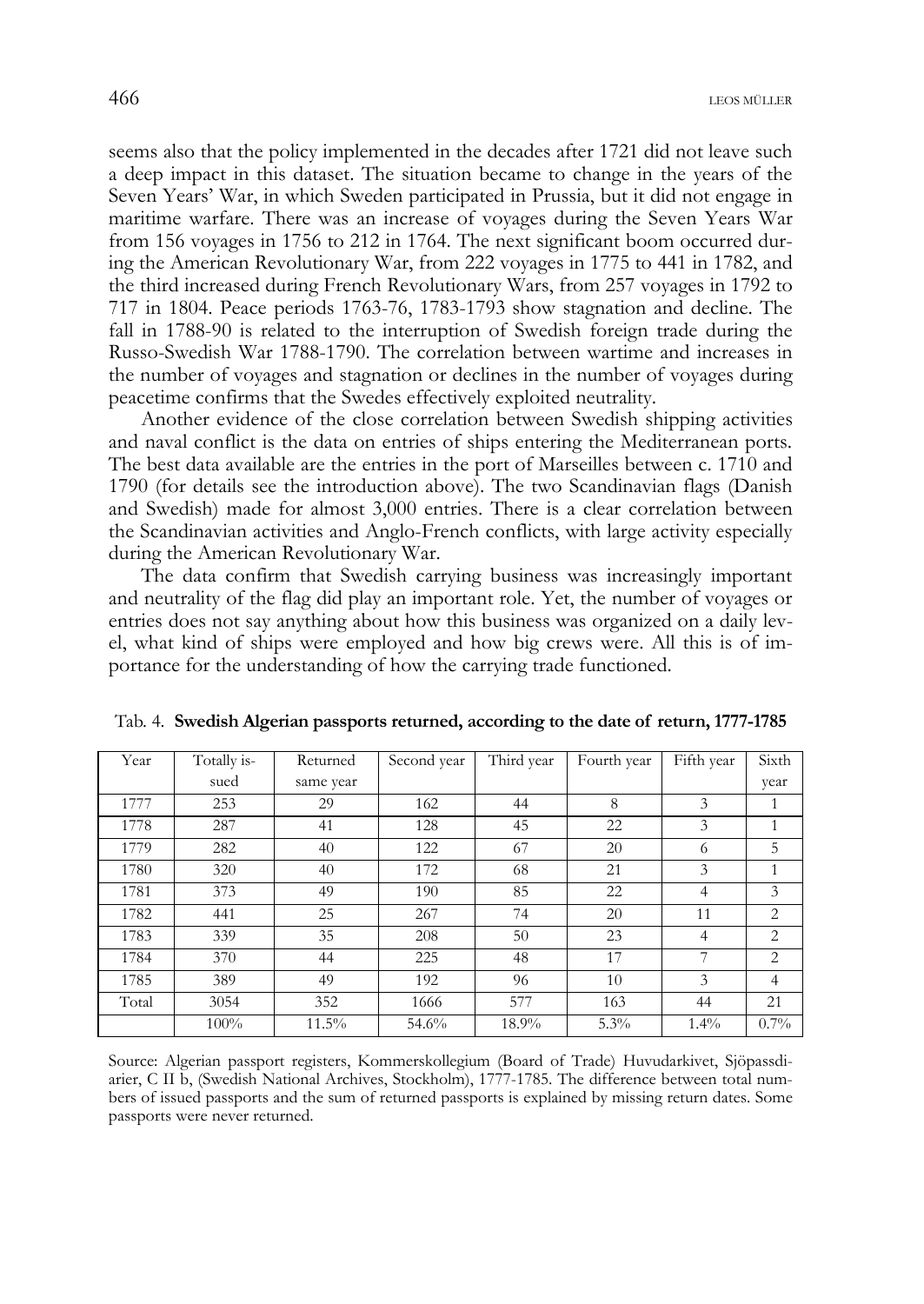Table 4 indicates the average length of Swedish voyages to southern Europe. The table is based on Algerian passports issued between 1777 and 1785, the extended years of the American Revolutionary War, and it includes information on over 3,000 voyages. It looks at the year of the return of the passport.

An interesting question of the economy of Swedish shipping in southern Europe is the comparative productivity of Swedish ships. A standard comparative measure of productivity in shipping is the tons-per-man ratio or men-per-100-tons ratio. Such ratios have been established both for a long-term increase in labor productivity of European shipping and for comparative purposes of situations in different merchant marines and different areas.31 To calculate it we have to have a picture of average tonnages and average crew on Swedish ships employed in southern Europe.

Swedish vessels sailing to southern Europe were large in comparison with other marines. The average tonnage of vessels in my sample of 1,257 vessels was also about 90 lasts, (c. 220 metric tons). For comparison, the English ships sailing to the Mediterranean had tonnages between 100 and 150 tons. Yet it should be noted that there were in English tonnages big differences among the different destinations; for example, vessels employed in the coal trade between Newcastle and southern England were much bigger than 100-150 tons.32 These in average big Swedish vessels were manned by comparatively small crews (about 14 men), giving ratios of 20-23 tons per man.33 The averages of English, Dutch and French ratios varied between 10 and 18 tons per man. The total labor productivity in Sweden's Mediterranean shipping was also very high. But this cannot be seen as a prime competitive advantage of the Swedes. The high labor productivity was related to the problematic composition of Swedish cargoes – bulky and cheap commodities requiring big transport capacity. Moreover, the averages veil great variance among vessels. There were many small crafts carrying valuable cargoes (packets). But Swedish vessels carried also bulky grain cargoes from Sicily or salt cargoes from Spain, Sardinia, and Sicily. Thus, the impressive figures of productivity ton per man indicate competitiveness of Swedish shipping, but they also hide the problem of Swedish exportimport composition.

The eighteenth-century shipping combined high volatility on demand side with stable costs of the business. Demand for transport and profits were unpredictable due to the political situation. As mentioned, wartimes could fetch doubled freight rates in comparison with peacetime. This was matched by stable and predictable running costs (capital costs, shipbuilding costs, and low wages).

<sup>31</sup> See for example J. LUCASSEN, R.W. UNGER, *Labour productivity in Ocean shipping, 1450-1875*, in "International Journal of Maritime History", 2000, n. 2, pp. 127-141.

<sup>32</sup> For details of the analysis see L. MÜLLER, *Consuls, corsairs, and commerce*, cit., p. 154-159.

<sup>33</sup> The data are based on a sample of 150 Swedish ships entering Cadiz 1777, 1785 and 1795. L. MÜLLER, *Consuls, corsairs, and commerce*, cit., p. 157. The exact figure is 14.2 men per vessel. A sample of 117 Swedish vessels entering Marseilles in 1750-1762 gives an average of 14.7, indicating a small decline in men per ship between 1750-62 and 1777-1795. The database of Swedish ships entering Marseilles 1750-62 has been kindly provided by Xavier Labat Sait-Vincent.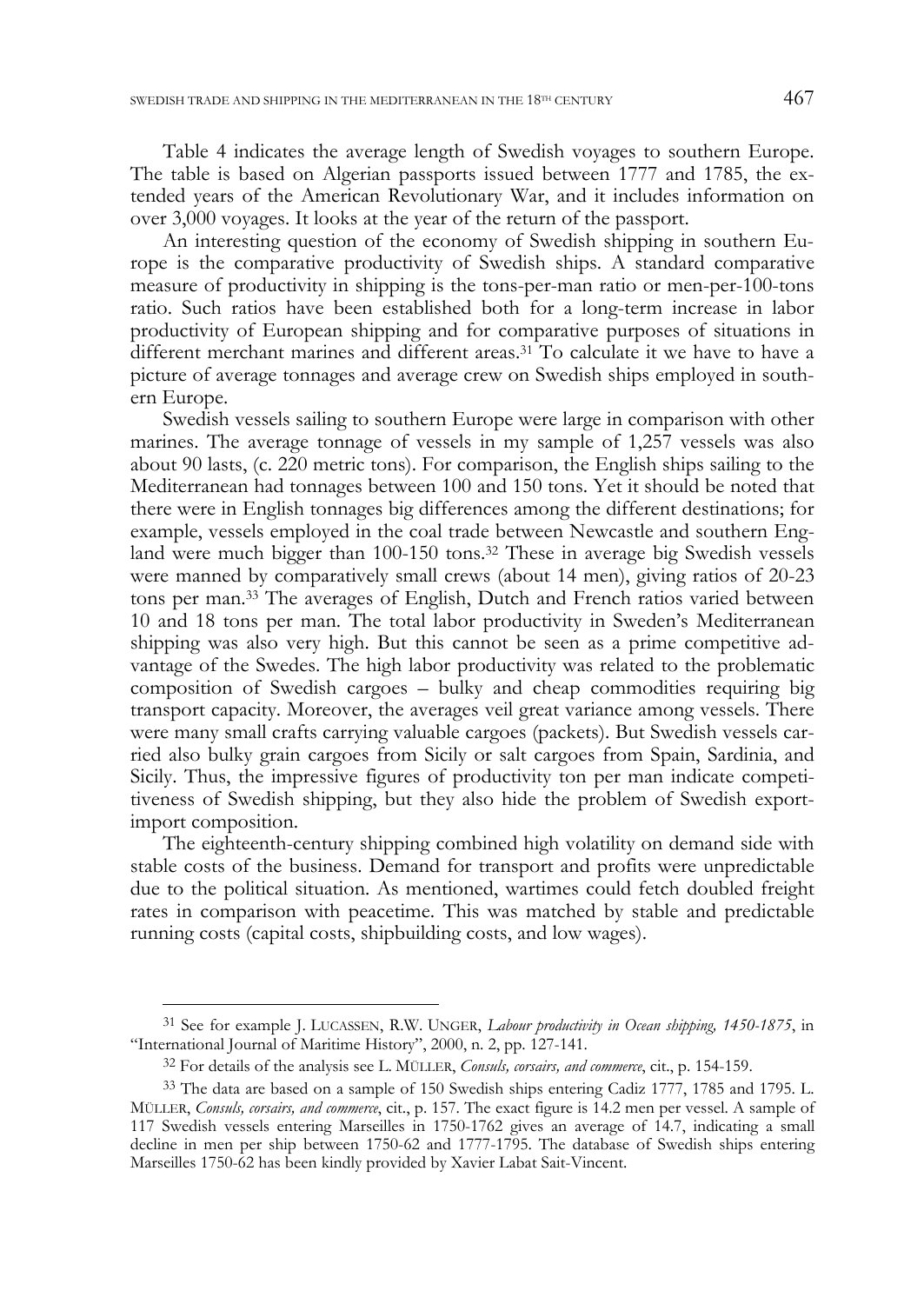Due to the fact that an average ship had a long life, $34$  the shipbuilding costs over the years of a ship's life (annual depreciation of capital) were low. The combination of long-term predictable costs (capital costs, wages, outfitting costs, repair costs, insurance premiums, charges, and duties), and speculative and unpredictable incomes is typical for the shipping industry. In this sense, the situation of Swedish vessels in the Mediterranean 1750-1800 did not differ from present-day shipping business. This also indicates that the carrying trade under a neutral flag was a highly speculative business. The few existing studies on company level appear to confirm this picture.35

To get a more exact picture of the profitability we need more studies both on the national and company level. Undoubtedly the income from shipping activities was significant even on the level of the national economy. And it is the most probable explanation of why the Swedish-and Danish-vessels were so prominent in the late eighteenth-century Mediterranean. It is estimated, that during the French Revolutionary and Napoleonic Wars the freight income from Swedish shipping made a half of Sweden's total export income.36

## CONCLUDING REMARKS

j

In spite of the geographical distance, the economic contacts between Scandinavian countries and the Mediterranean were strong. The position by the late eighteenth century was an outcome of different factors: foreign policy, mercantilism, development of commodity market, neutrality of Swedish and Danish flags, as well as environmental change.

The political interests did, indeed, played a crucial role in shaping the conditions of this exchange, even if they did not provide a profitable economic basis for it. There was the factor of Sweden's foreign policy, looking for allies in the Ottoman Empire, France, and Portugal. There was the ambitious trade policy of Swedish mercantilism, of "salt-welfare", of promotion of iron exports, and building up a merchant marine. But the mercantilist policy was highly controversial and criticized by contemporaries. It does not explain the expansion in the late eighteenth century. More reasonably this was connected to the demand for salt on herringfishing Sweden's western coast, and the demand for Danish and Swedish neutral shipping capacity in wartime.

In the paper, I stressed the difficult composition of Sweden's trade, with its bulky and relatively cheap export and import commodities, and regulated markets. It was a combination of commodity trade and the tramp shipping in the Mediterra-

<sup>34</sup> J. KILBORN, *Fartyg i Europas periferi under den industriella revolutionen. Den svenska utrikes handelsflottan 1795-1845*. (licentiate, unpublished) Göteborg 2009, p. 47.

<sup>35</sup> For Swedish-Finnish firms see J. OJALA, *Productivity and Technological Change in Eighteenth and Nineteenth-Century Sea Transport: A Case Study of Sailing ship Efficiency in Kokkola, Finland 1721-1913*, in "International Journal of Maritime History", 1997, n. 1, pp. 93-123. For Danish firms see O. VENTEGODT, *Redere, rejser og regnskaber. Et par flensborgske partrederiregnskaber 1783-1812*. Flensborg 1989.

<sup>36</sup> L. SCHÖN, *En modern svensk ekonomisk historia. Tillväxt och omvandling under två sekel*. Stockholm 2000, p. 60.